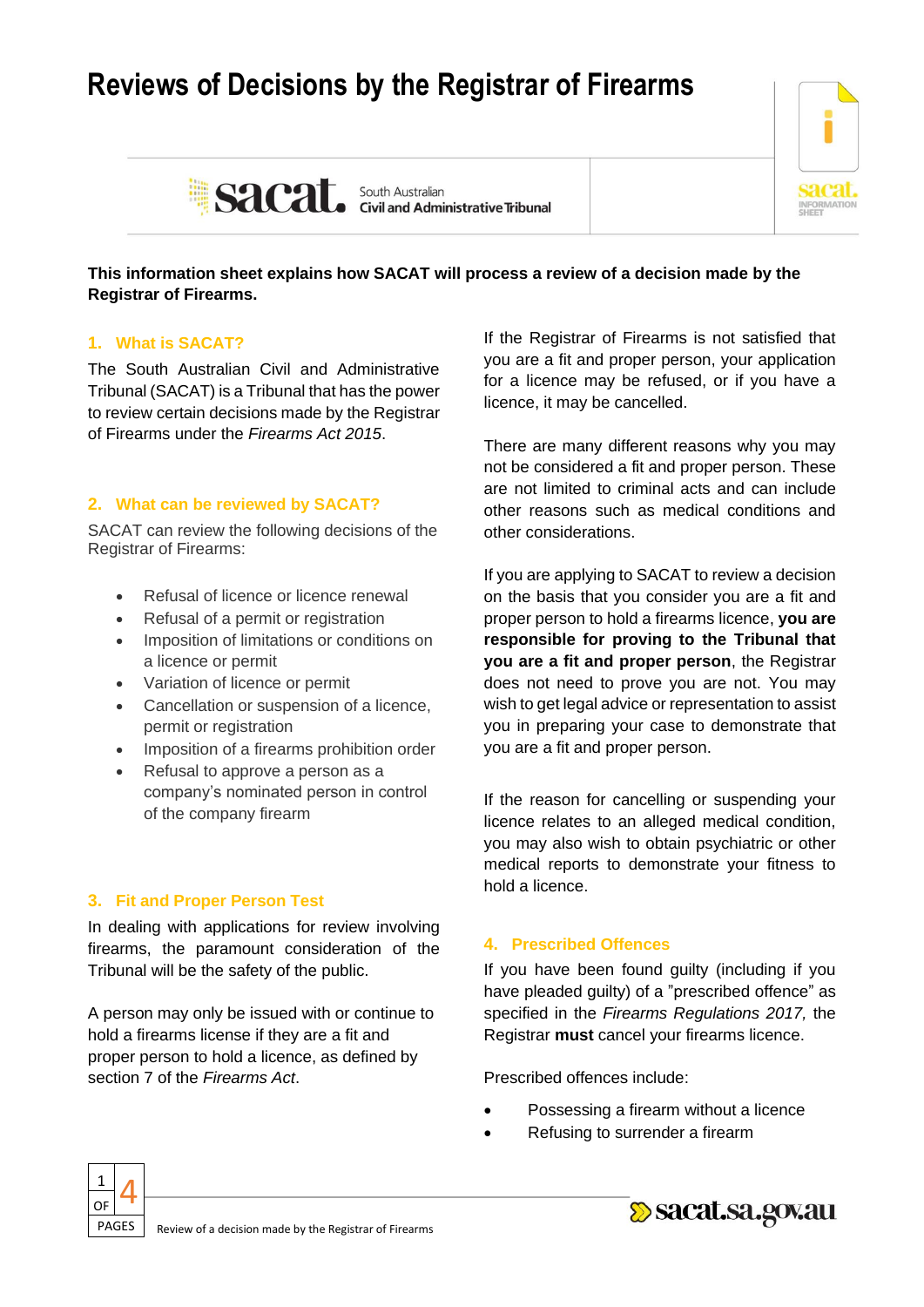

- Possession, manufacture, and/or trafficking of illicit drugs
- Assault
- Property damage (including arson)
- Contravention of an intervention order;
- Driving under the influence
- An indictable contravention of the Code of Practice (including improper storage of firearms and ammunition)

**If you have been found guilty of (or you pleaded guilty to) a** *prescribed offence* **the Tribunal is bound by the same law as the Registrar of Firearms and must confirm the decision to cancel your firearms licence.** This is because the Tribunal has no discretion on the review in such a matter and cannot reach a different outcome from the Registrar.

The only element that you may argue before the Tribunal on review in such a matter is whether the offence in question was a prescribed offence as defined by the *Regulations*.

It does not matter what penalty the court imposed or whether a conviction was recorded.

The Tribunal will proceed on the basis of the court findings and court record. This means that you cannot try to argue in the Tribunal that the court outcome or court findings were wrong.

# **If you pleaded guilty to a prescribed offence, it is not relevant why you did, or that you did not know your licence would be cancelled as a result**.

For more information regarding prescribed offences please refer to the *Firearms Act 2015*  and the *Firearms Regulations 2017.* Links to these documents are provided below under 'Useful Links'.

#### **5. What information should you provide to the Tribunal?**

The Tribunal will make a decision based on all of the relevant information that has been provided by both you and the Registrar of Firearms. The Tribunal can also consider additional evidence on the review provided by either party. The parties need to seek permission to put any additional evidence before the Tribunal. The evidence must be relevant to the review proceedings.

Sometimes witnesses can be called at the review proceedings. However, usually matters are decided on the basis of the documentary evidence and the submissions of parties.

# **6. Participation at Hearings**

You are entitled to represent yourself, or have a solicitor represent you. The Registrar of Firearms is a party to the Tribunal proceedings and is entitled to make submissions in relation to your application. In most cases the Registrar is represented by the Crown Solicitor.

SACAT will generally deal with these matters by conducting a series of hearings. Firstly, directions (preliminary) hearings and then a full hearing. It is the preference of the Tribunal that all parties attend full hearings in person where it is reasonable to do so.

Participation is available by telephone or video link if approved by the Tribunal prior to hearing (contact the registry for more information).

# **7. What will happen at a directions hearing?**

A directions hearing is a short preliminary hearing which usually lasts around 30 - 45 minutes. The purpose of the directions hearing is to make all necessary arrangements to ensure the matter is ready to proceed to a full hearing.



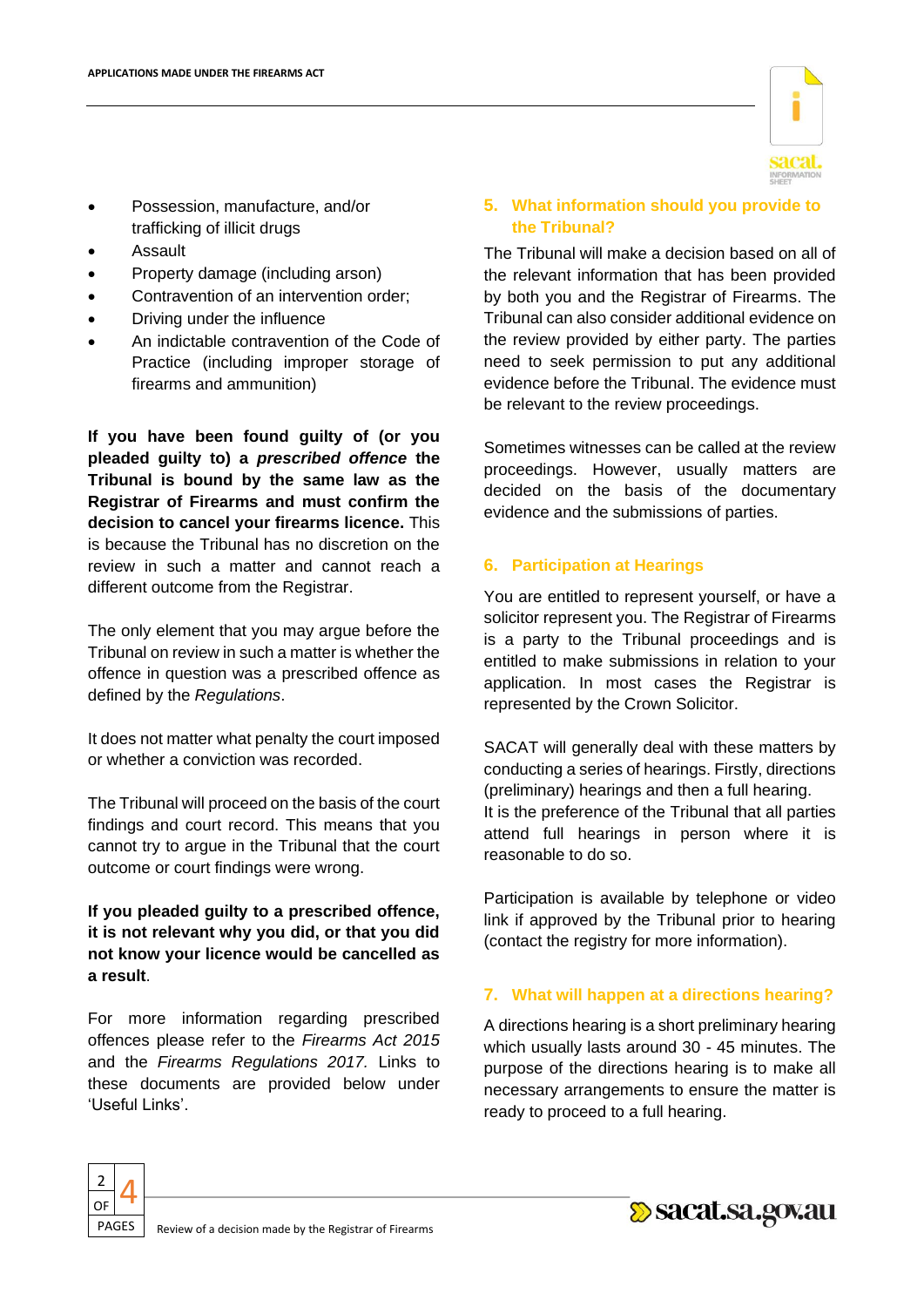

Only the parties and/or their solicitors need attend a directions hearing.

Matters considered at a directions hearing can include:

- setting the time, duration and location of the full hearing;
- deciding which witnesses, if any, will attend the full hearing;
- how the applicant (you) will arrange for any witnesses to give evidence in person at the full hearing of the matter;
- ensuring that all required documentation is filed with the Tribunal in a certain time frame and given to the other parties (where appropriate); and
- any other matter that needs to be determined by the Tribunal either at a preliminary or full hearing.

#### **8. What will happen at a full hearing?**

A hearing will be overseen by an independent legally qualified Tribunal member. The member will ask each party to present their case and will review all of the evidence presented.

The Tribunal will have before it the Registrar's decision and a copy of all of the documentation which was taken into consideration by the Registrar when making the decision under review.

During the hearing the parties will have an opportunity to speak and present relevant additional documentation. There will also be an opportunity for you and any witnesses to give evidence in person or by a signed statement. Evidence will usually be taken on oath or by affirmation.

At the conclusion of the hearing, the member may choose to announce their decision straight away or deliver their decision in writing at a later time.

### **9. What are the possible outcomes of a review?**

When SACAT is reviewing a decision of the Registrar, the Tribunal must reach the "correct or preferable" decision.

When determining an application SACAT can make the following orders:

- confirm that the decision is correct;
- vary the decision in some way; or
- find that the decision was incorrect and either:
	- o substitute its own decision; or
	- o send it back to the Registrar for further consideration.

# **10. How do I apply?**

The SACAT application form is available from our website; [www.sacat.sa.gov.au.](http://www.sacat.sa.gov.au/)

The form is an online form and can be found by using a keyword search '**firearms**'.

If you are unable to complete the form online, you can contact the Tribunal for assistance on 1800 723 767.

Fees can be paid online at the time of lodging your application. Please check the SACAT website for current information on fees and fee waiver options.

You must pay the required fee before your application will be listed for a hearing.